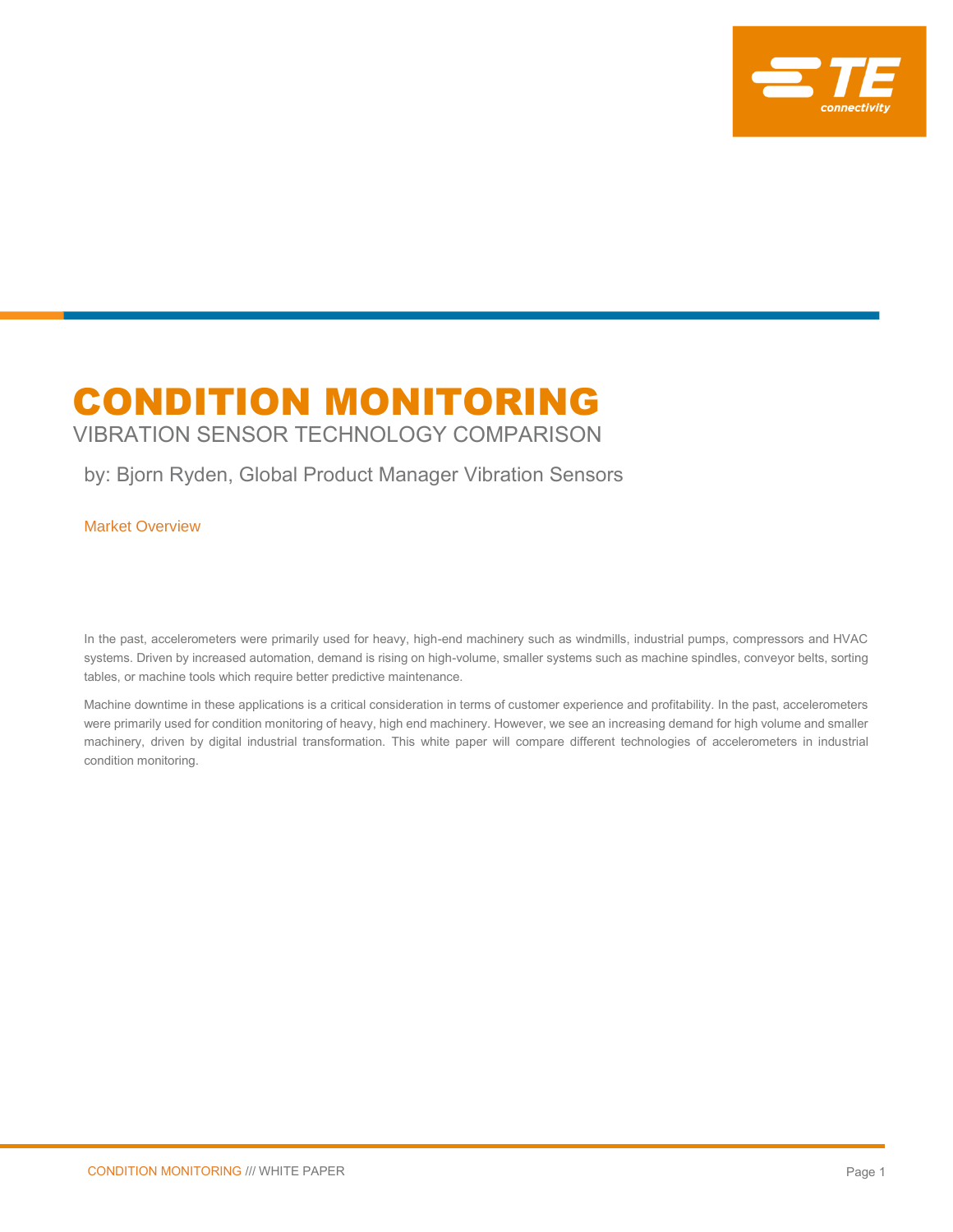Vibration Sensor Technology Comparison

## Critical Factors

For industrial condition monitoring and predictive maintenance applications the following vibration specification parameters are considered critical to ensure long-term, reliable, stable and accurate performance.

- Wide Frequency Response
- Measurement Resolution and Dynamic Range
- Long-Term Stability with Minimum Drift
- Operating Temperature Range
- Packaging Options and Ease of Installation
- Sensor Output Options

#### **Wide Frequency Response**

In order to detect all possible failure modes of machinery, the frequency response of the accelerometer should be 40 to 50 times the shaft RPM (Revolutions Per Minute) for bearing monitoring. For fans and gearboxes, the minimum upper limit of the accelerometer should be 4 to 5 times the blade passing frequency. The lower frequency limit is less critical, depending on machinery; rarely is a frequency <2Hz required.

#### **Measurement Resolution and Dynamic Range**

The measurement resolution of the vibration sensor is a function of the amplitude of the output signal to the broadband noise of the onboard electronics. An accelerometer with superior signal output will allow the measurement of smaller vibration levels in the machinery. The ability to measure lower vibration amplitude enables the end user to predict a fault much earlier than a sensor with a lower dynamic range.

There are other factors that will influence the measurement resolution such environmental conditions, EMI/RFI (Electromagnetic and Radio Frequency) Interference, DAQ (Define Data Acquisition) interface, and cable length so all factors need to be considered for the chosen installation.

As a general rule, the output signal should be 10x higher than the noise level of the sensor for the output to be a reliable measurement.

A simple equation for measurement resolution is as follows;

#### **Resolution (g's) = Broadband Noise (V) / Sensor Sensitivity (V/g)**

#### **Long Term Stability**

Long-term drift is a shift in the sensitivity and/or zero output measurement (zero output drift applies to MEMS sensors only). A shift in the sensitivity of the accelerometer could trigger a false alarm over time in the monitoring application. A shift in the zero output measurement will also have same effect of potentially causing a false alarm indication. Since Piezoelectric sensors do not have a DC response, they are not susceptible to zero drift, only sensitivity drift. MEMS VC sensor can have both zero and sensitivity drift over time.

In the following section, we will review two different types of technologies that are offered for condition monitoring applications.

## Piezoelectric Vibration Sensors

Piezoelectric (PE) accelerometers incorporate piezoelectric crystals that are self-generating and provide a signal when stressed by external excitation such as vibrating machinery.

Most piezoelectric sensors are based on Lead Zirconate Titanate ceramics (PZT) which are poled to align the dipoles and make the crystals piezo-electric. PZT crystals are ideal for condition monitoring applications since they offer wide temperature range, broad dynamic range, and wide frequency bandwidth (usable to >20kHz).

There are basically two main types of PE accelerometer designs available: Compression Mode and Shear Mode (Flexure Mode is a rarely used alternative).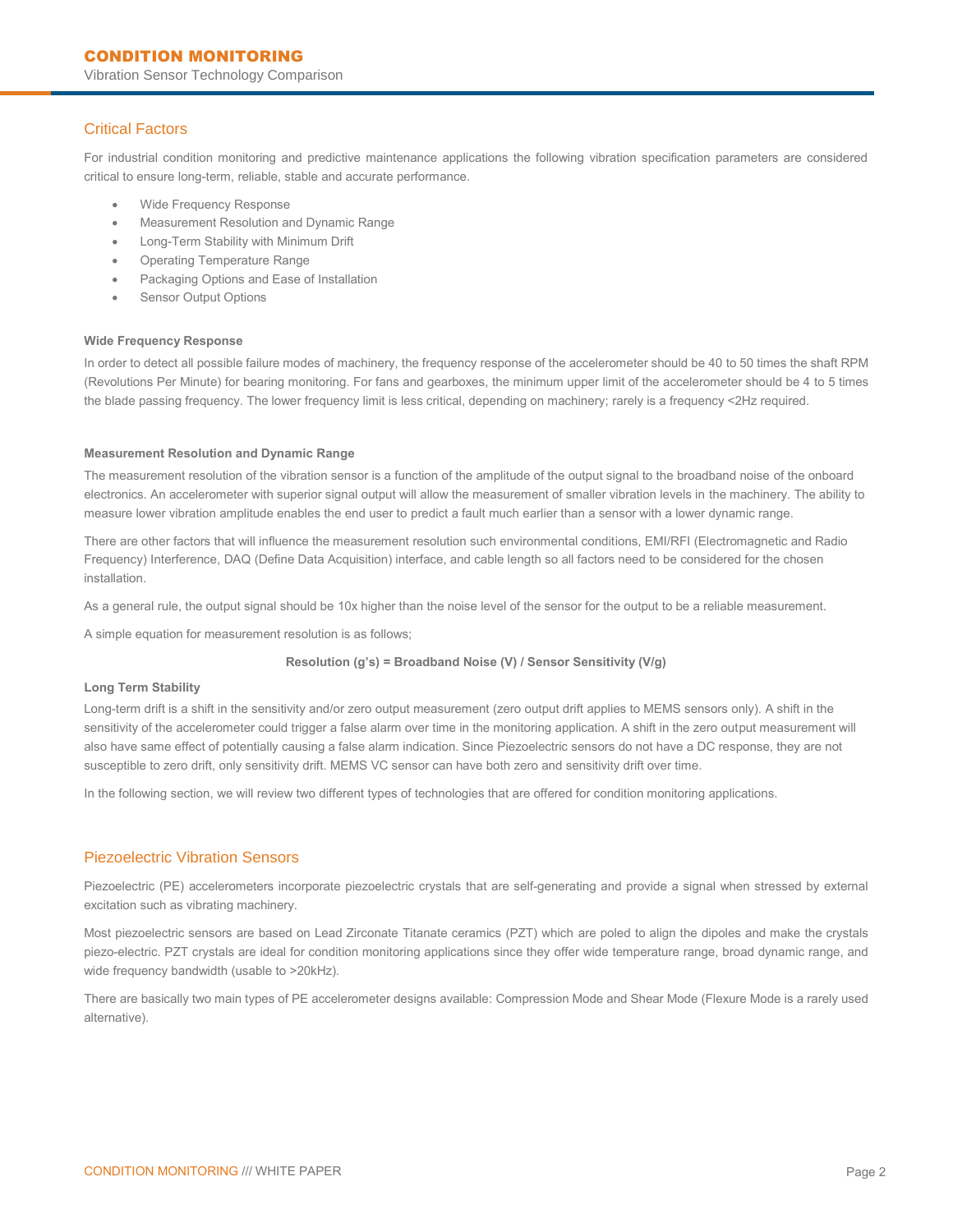Compression Mode designs are assembled by stressing the piezo-electric crystal in compression by loading a mass on top of the crystal and applying a preload force. These designs are outdated and becoming less popular due to performance limitations. The constructions are susceptible to mounting base strain and have higher thermal drifts.

Shear Mode designs typically have an annular shear crystal and annular mass that is secured to a support post. This design has superior performance compared to compression mode designs in that it is base isolated and much less susceptible to thermal stresses ensuring improved stability. Most condition monitoring accelerometer designs offered today are shear mode and should be the choice of design for most condition monitoring installations.



## Variable Capacitance Vibration Sensors

Variable Capacitance (VC) sensors derive the acceleration measurement from a change in capacitance of a seismic mass moving between two parallel capacitor plates. The change in capacitance is directly proportional to the applied acceleration. VC accelerometers require an IC to be closely coupled to the sensing element to convert the very small capacitance changes into a voltage output. This conversion process often results in poor signal to noise ratio and limited dynamic range

**FREQUENCY RESPONSE** Piezo Electric Sensor VC MEMS Sensor 50 45 40 35 30 25  $20$ 15 న్ 10 Deviation, 5  $\mathbf 0$  $-5$  $-10$  $-15$  $-20$  $-25$  $-30$  $-35$  $-40$  $-45$ -50  $10$ 100 1000 10000 Frequency, Hz

The VC sensors are typically manufactured from silicon wafers and are fabricated into miniature MEMS (Micro-Electro-Mechanical-Systems) chips.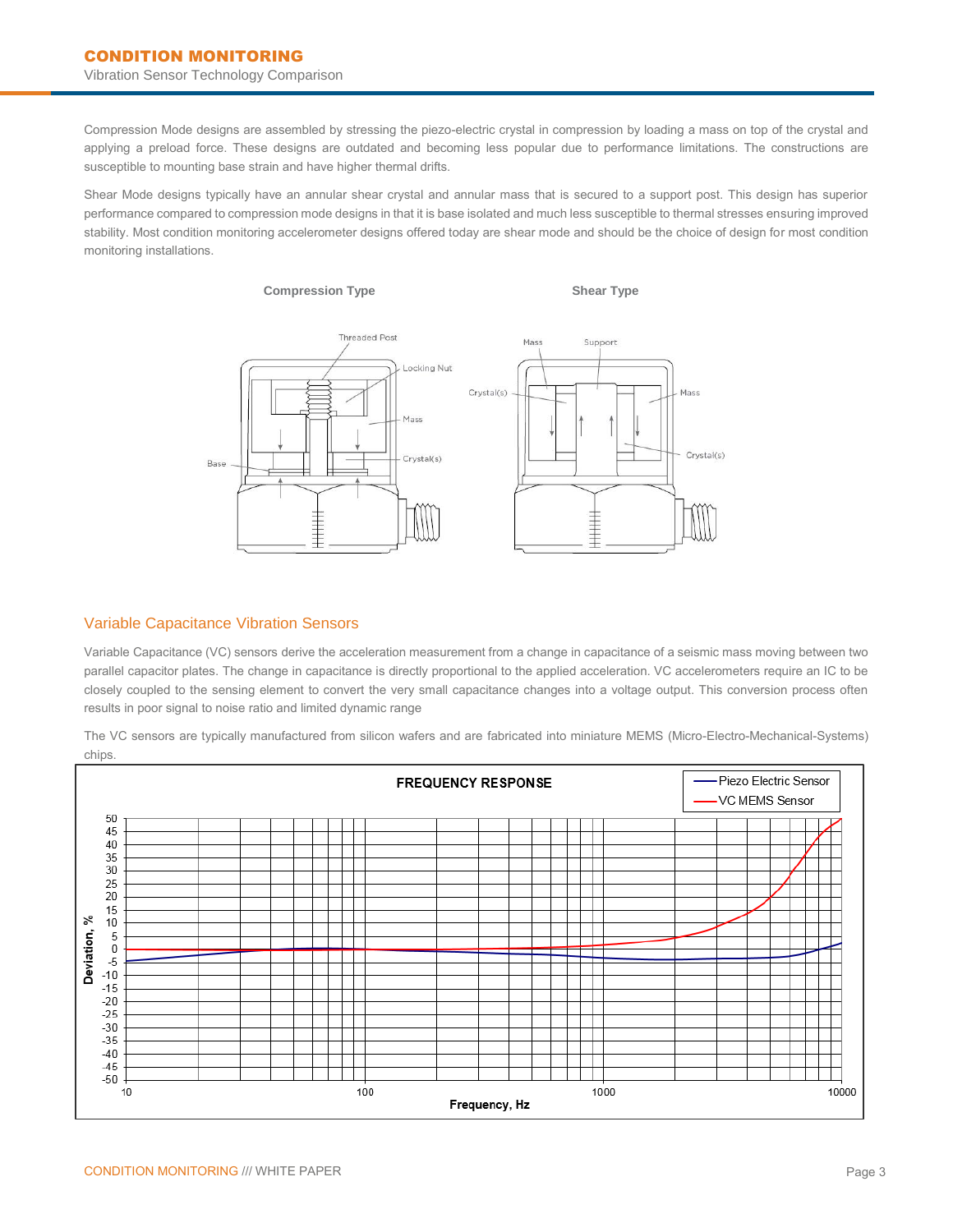## Technology Comparison Chart

For industrial condition monitoring and predictive maintenance applications the following vibration specification parameters are considered critical to ensure long term reliable, stable and accurate performance.

- Wide Frequency Response
- Measurement Resolution and Dynamic Range
- Long Term Stability with Minimum Drift
- Operating Temperature Range
- Packaging Options and Ease of Installation
- Sensor Output Options

In the following paragraphs, these critical performance specifications were compared for typical piezo-electric condition monitoring accelerometer and a wide bandwidth MEMS variable capacitance accelerometer also marketed for condition monitoring applications. Both accelerometers had a FS (Full Scale) range of ±50g.

#### Frequency Response

The frequency response of the two accelerometers were tested on a SPEKTRA GmbH CS18 HF high frequency calibration shaker with a range of 5Hz to 20KHz. The sensors were securely mounted to ensure accurate results over the full test range. Three sensors of each technology, PE and MEMS VC, were tested to ensure the results were consistent.

The results of the testing are illustrated here. A maximum ±1dB amplitude deviation is assumed as the usable bandwidth although a tighter deviation of ±5% is often used for bandwidth tolerance. The data indicates that the VC MEMS sensor has a usable bandwidth up to 3KHz while the Piezoelectric sensor has a usable bandwidth >10KHz (this particular PE sensor was within specification up to 14KHz).

It is worth noting that the low frequency cut-off for the PE sensor was at 2Hz while the MEMS sensor has a response down to 0Hz since it is a DC response device.

#### Measurement Resolution and Dynamic Range

To determine the measurement resolution and dynamic range of the piezo-electric and VC MEMS sensors, the samples were tested in a noise isolated chamber with state-of-the-art measurement equipment capable of micro-g measurement resolution. The units were installed in same chamber and tested at the same time to eliminate any errors from outside environment interference.

The measurements were conducted at four distinct bandwidth settings and the residual noise was measured at each setting. The results are detailed in table below.

| <b>Model</b>  | $0.03 - 300$ Hz $\mu$ V-rms | $0.03~1$ KHz $\mu$ V-rms | $0.03 \sim 3$ KHz $\mu$ V-rms | $0.03 - 10$ KHz $\mu$ V-rms |
|---------------|-----------------------------|--------------------------|-------------------------------|-----------------------------|
| <b>PE#1</b>   | 27.2                        | 30.8                     | 39.5                          | 57.6                        |
| <b>PE#2</b>   | 25.1                        | 31.7                     | 38.6                          | 56.3                        |
| <b>MEMS#1</b> | 377.6                       | 405.2                    | 412.7                         | 498.2                       |
| <b>MEMS#2</b> | 415.7                       | 430.2                    | 453.9                         | 532.1                       |

#### **RESIDUAL NOISE COMPARISON AT VARIOUS BANDWIDTH**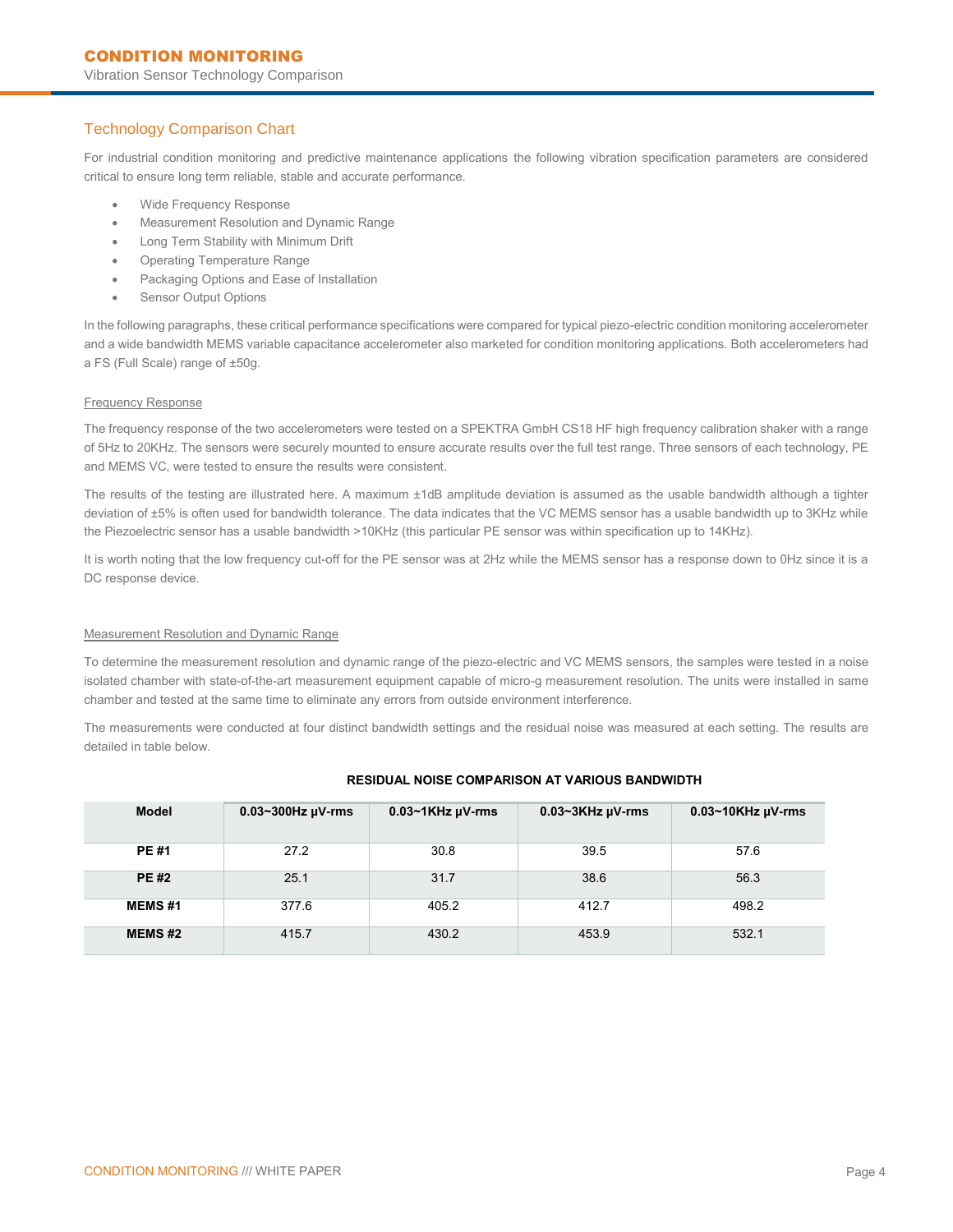The measurement resolution and dynamic range were calculated based on a 0.03-10KHz bandwidth and are detailed below. The resolution of the PE sensors is ~9x better than the VC MEMS sensors. This results in a significantly better dynamic range which enables end user to detect potential problems at a much earlier stage.

|               | <b>Resolution</b> | <b>Residual Noise</b> | <b>Spectral Noise</b>    | <b>Dynamic Range</b> | <b>Resolution</b> |
|---------------|-------------------|-----------------------|--------------------------|----------------------|-------------------|
| <b>Model</b>  | mg-rms            | $\mu$ V-rms           | $\mu$ g-rms/ $\sqrt{Hz}$ | dB                   | bit               |
| <b>PE#1</b>   | 1.4               | 57.6                  | 14.4                     | 88                   | 14.6              |
| <b>PE#2</b>   | 1.4               | 56.3                  | 14.1                     | 88                   | 14.6              |
| <b>MEMS#1</b> | 12.5              | 498.2                 | 124.6                    | 69                   | 11.5              |
| <b>MEMS#2</b> | 13.3              | 532.1                 | 133.0                    | 68                   | 11.4              |

## **MEASUREMENT RESOLUTION COMPARISON**

#### Long Term Stability with Minimum Drift

The long-term stability of PE sensors is well known with over 30 years field installations. Piezo-electric crystals are inherently stable and have shown to have excellent stability over time. The long-term drift parameters will also depend on the crystal formulation used so an actual value would be difficult to present. Quartz has the best long-term stability of any PE accelerometer but it is rarely used in condition monitoring applications due to limited output and cost. PZT (Lead-Zirconate-Titanate) crystals are the most common crystals used in PE accelerometers and are increasingly becoming the choice of crystal for most applications.

Variable Capacitance MEMS accelerometers also have wide specification limits for long-term drift depending on the MEMS design structure. A bulk micromachined MEMS sensor will have the best long-term drift but will also be significantly more expensive and typically only used in inertial applications. For condition monitoring, MEMS vendors are offering a surface micromachined VC MEMS sensors which are much less expensive but the end user will sacrifice measurement resolution and long-term stability. The MEMS structure of surface micromachined designs are less stable than the bulk micromachined MEMS sensors.

#### Operating Temperature Range

The operating temperature range of PE and VC MEMS accelerometers are comparable and both are suitable for the typical environment of condition monitoring applications which would span from -40°C to +125°C. In certain extreme installations a higher temperature range sensor may be required where a charge mode piezo-electric sensor would be the recommended choice. Charge mode PE accelerometers which do not include the onboard charge converter circuit, can be used to temperatures exceeding+700°C.

#### Packaging Options and Ease of Installation

For embedded condition monitoring installations of smaller machinery, the size and mounting options can become an important factor in choosing an accelerometer. Larger machinery typically used an externally TO-5 stud mounted accelerometer but for machinery with smaller bearings and rotating shafts, it will be necessary to use an embedded or miniature accelerometer.

Most VC MEMS accelerometers are offered in a SMT mount package which is ideal for high volume PCBA assembly. The VC MEMS sensors are also offered in very small packages which enables more packaging options.

PE accelerometers come in various configurations. The SMT mount version are available, similar to VC MEMS, but the size of the SMT package is typically larger than VC MEMS designs. PE accelerometers are also offered in rugged TO-5 can packages with a stainless-steel housing. These designs allow for direct mounting to bearing housings or embedded installations. The pictures below illustrate some options offered for PE sensors.



*From left to right different mounts represented: SMT;SMT;TO-5 stud and TO-5 epoxy*